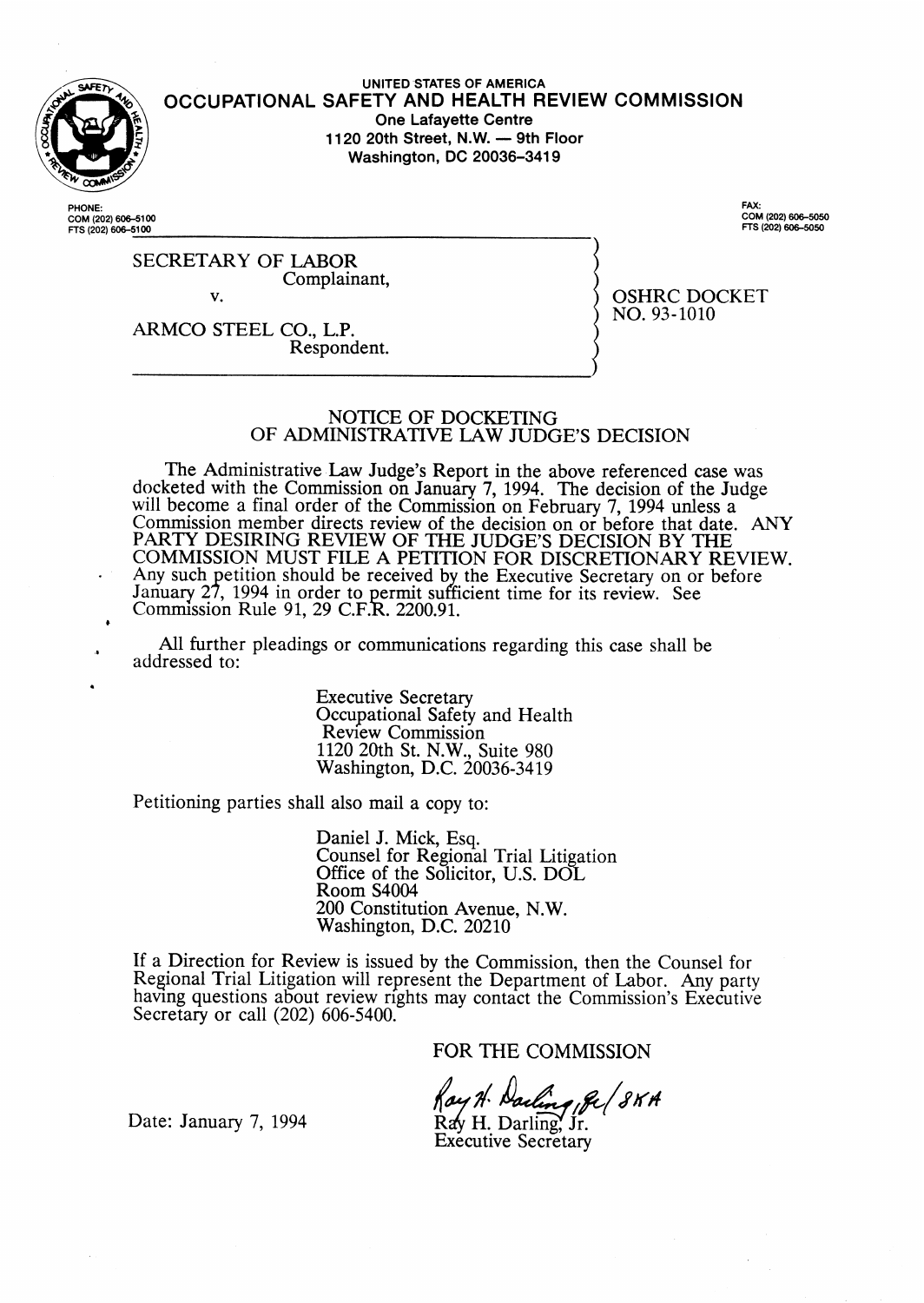# **DOCKET NO. 93-1010**

# NOTICE IS GIVEN TO THE FOLLOWING:

Daniel J. Mick, Esq.<br>Counsel for Regional Trial Litigation<br>Office of the Solicitor, U.S. DOL<br>Room S4004 200 Constitution Ave., N.W. Washington, D.C. 20210

John H. Secaras<br>Regional Solicitor<br>Office of the Solicitor, U.S. DOL<br>Federal Office Building, Room 881<br>1240 East Ninth Street<br>Cleveland, OH 44199

Robert A. Dimling, Esq.<br>Frost and Jacobs<br>2500 P.N.C. Center 201 E. 5th Street Cincinnati, OH 43202

Benjamin R. Loye<br>Administrative Law Judge<br>Occupational Safety and Health Review Commission<br>Room 250 1244 North Speer Boulevard<br>Denver, CO 80204 3582

00103376059:05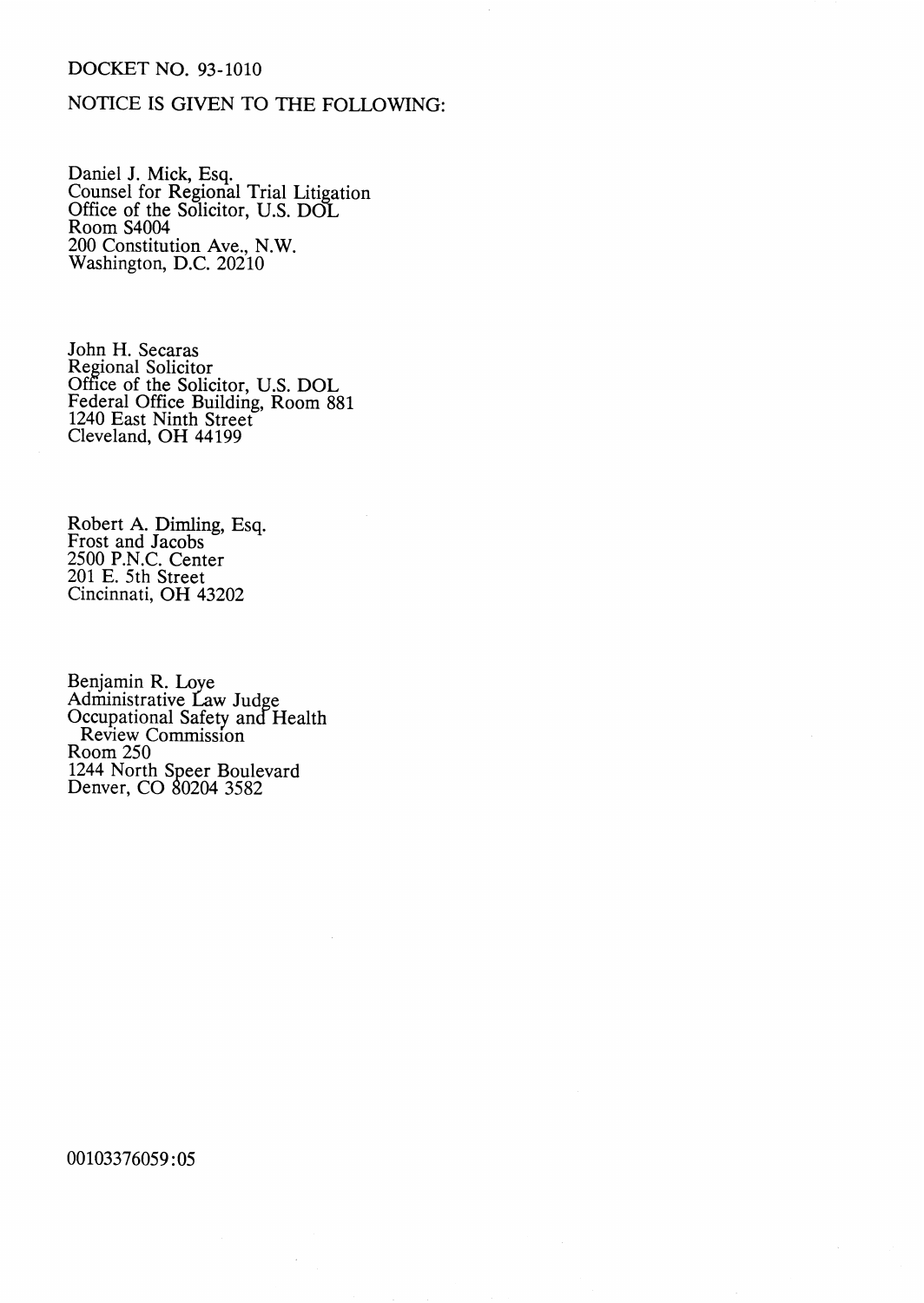

UNITED STATES OF AMERICA OCCUPATIONAL SAFETY AND HEALTH REVIEW COMMISSION 1244 N. SPEER BOULEVARD **ROOM 250** DENVER, COLORADO 80204-3582

**PHONE** COM (303) 844-2281 FTS (303) 844-2281

FAX: COM (303) 844-3759 FTS (303) 844-3759

# SECRETARY OF LABOR. Complainant,

V.

OSHRC Docket No. 93-1010

ARMCO STEEL COMPANY, L.P., Respondent.

## **APPEARANCES:**

Elizabeth R. Ashley, Esq., Office of the Solicitor, U.S. Department of Labor, Cleveland, Ohio.

Robert A. Dimling, Esq., Frost & Jacobs, Cincinnati, Ohio.

Before: Administrative Law Judge Benjamin R. Loye

# **DECISION AND ORDER**

This proceeding arises under the Occupational Safety and Health Act of 1970 (29 U.S.C. Section 651 et seq.; hereafter called the "Act").

Respondent, Armco Steel Company, L.P. (Armco), at all times relevant to this action maintained a place of business at 1801 Crawford Street, Middletown, Ohio, where it was engaged in steel manufacturing. Respondent admits it is an employer engaged in a business affecting commerce and is subject to the requirements of the Act.

In February 1993 the Occupational Safety and Health Administration (OSHA) conducted an inspection of Armco's Middletown worksite (Tr. 9). As a result of the inspection, Armco was issued a "serious" citation alleging violation of  $\S\S1910.23(c)(1)$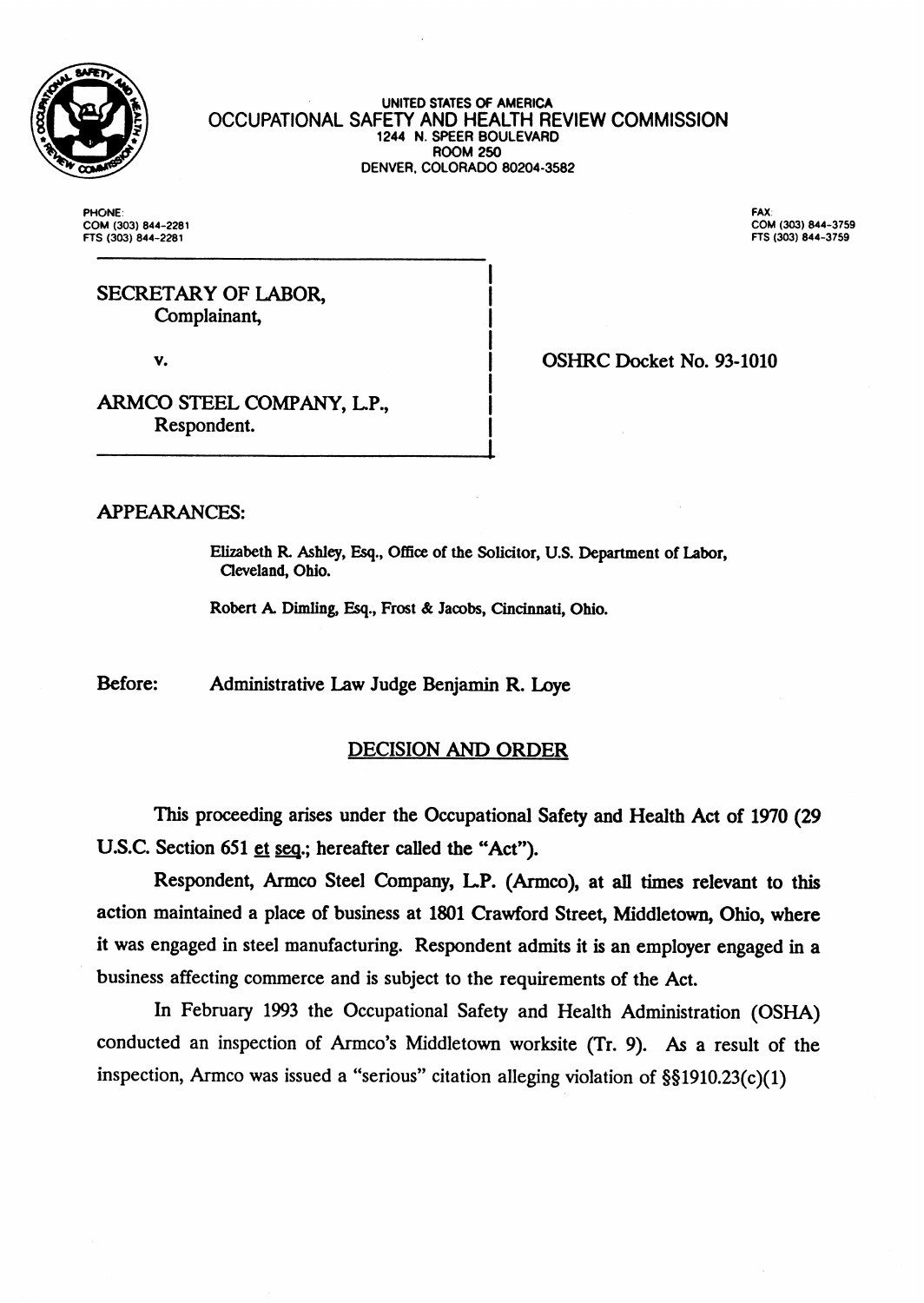and 1910.253(b)(2)(ii) of the Act, together with proposed penalties. By filing a timely notice of contest Armco brought this proceeding before the Occupational Safety and Health Review Commission (Commission).

Prior to the hearing citation 1, item 1 was amended to allege, in the alternative, a violation of §1910.132(a). On September 15, 1993, a hearing was held in Cincinnati, Ohio, on the contested issues. The parties have submitted briefs and this matter is ready for disposition.

# Alleged Violation of §1910.23(c)(1)

Serious citation 1, item 1 alleges:

29 CFR 1910.23(c)(1): Open sided floors or platforms 4 feet or more above the adjacent floor or ground level were not guarded by standard railings (or the equivalent as specified in  $29$  CFR 1910.23(e)(3)(i) through (v)), on all open sides:

### $(a)$

Location: Cold Strip Condition: There was no standard guardrailing or equivalent protection along the opensided platform along the crane rails.

The cited standard provides:

Protection of open-sided floors, platforms, and runways. (1) Every open-sided floor or platform 4 feet or more above adjacent floor or ground level shall be guarded by a standard railing (or the equivalent  $\ldots$  ) on all open sides except where there is entrance to a ramp, stairway, or fixed ladder ....

# **Facts**

A crane runway runs along the wall for the length of Armco's Cold Strip Building, approximately 150 feet (Tr. 13, 90-91). The runway is 34 feet above the floor below, is between three and four feet wide and consists of steel girders which are supported by columns 40 feet apart (Tr. 14-15, 91). Building support columns interrupt the runway every 20 feet (Tr. 91). The rail on which Armco's overhead cranes run rests upon the crane runway, approximately six inches to a foot in from the runway edge (Tr. 14-15, 90, 93; Exh R-1). The clearance between the outside edge of the support columns and the crane as it travels on the rail is 18 inches (Tr. 94).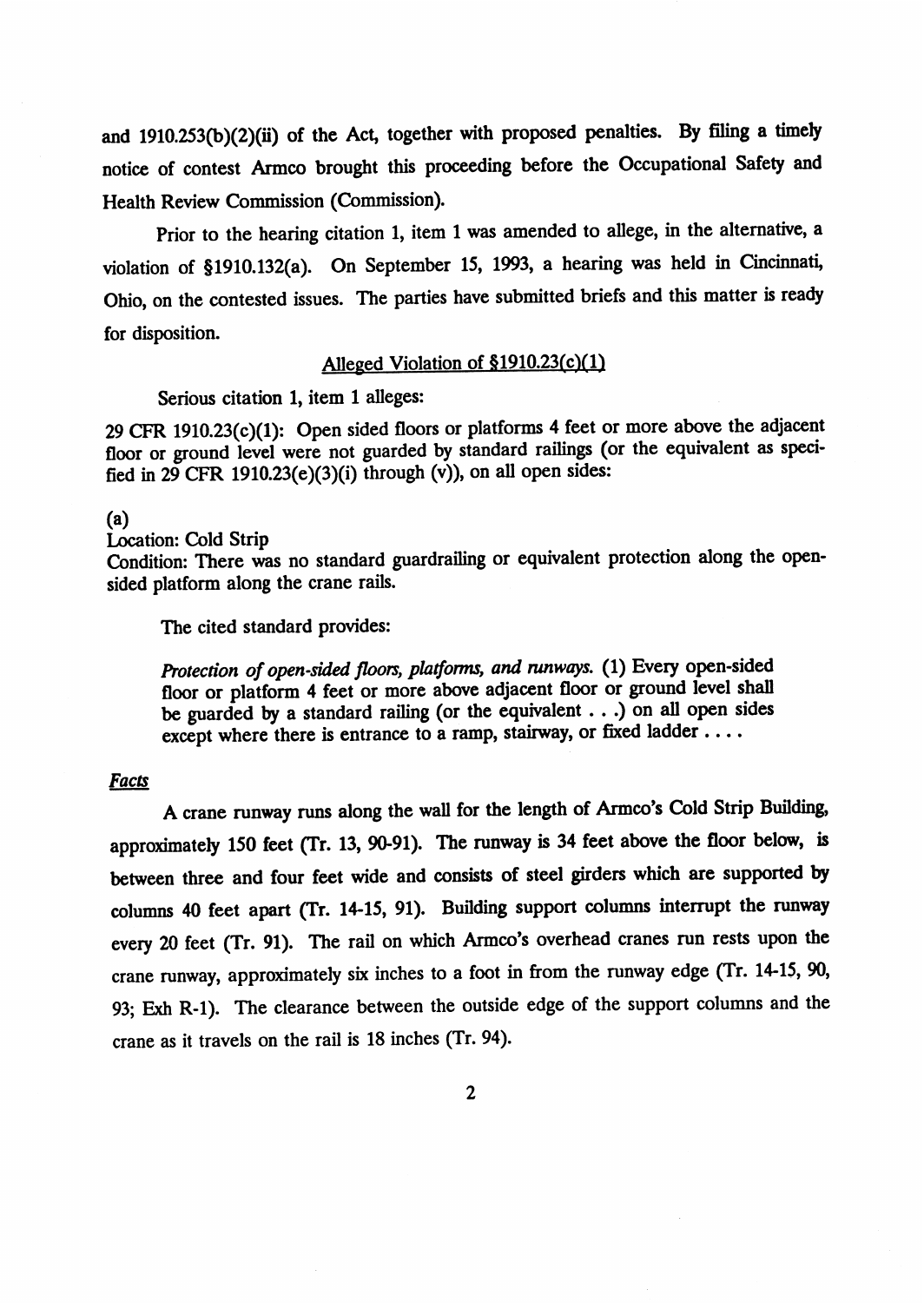The primary purpose of the crane runway is to support the rail on which cranes ride (Tr. 90, 104). However, crane operators also use the runway for egress from their crane cabs in the event of breakdown or emergency (Tr. 19), and maintenance personnel use the runway for accessing cranes in need of repairs (Tr. 91). Crane operators and electricians testified that they had been on the crane runway less than six times in the last year (Tr. 67, 75, 82-83). Normally the cranes are accessed from a set of fixed stairs at either end of the runway (Tr. 19, 48).

The edge of the runway is unguarded (Tr. 15). A cable three and one half to four feet above the runway is strung between the columns and was used by employees on the runway as a handhold (Tr. 15-16, 70-71, 78).

Raymond Ferguson, Armco's cold strip section manager, testified that there was no way to install a guardrail on the crane runway and still be able to operate the overhead cranes (Tr. 94). CO Steve Brunette admitted that a guardrail which would allow the cranes to operate could probably not be installed on the crane runway; Brunette recommended the use of safety belts and lanyards as an alternative safety measure (Tr. 32, 52).

#### **Discussion**

In order to show a violation of §1910.23(c), the Secretary must demonstrate that Armco's crane runway is either an open-sided floor, a platform or a runway. **The** Secretary concedes that the runway was not an open floor or a "runway" as defined by  $$1910.21(a)(5)$ . This judge finds that neither is the runway a "platform" as that term has been interpreted by the Commission, and Complainant itself.

The term "platform" is defined at §1926.502(e) as "[a] working space for persons, elevated above the surrounding floor or ground, such as a balcony or platform for the operation of machinery and equipment." The Commission has held that the term must be interpreted in a reasonable manner, consistent with a common sense understanding of its language, in order to provide employers with fair notice of what is required, Globe Industries, 10 BNA OSHC 1596, 1982 CCH OSHD 126,048 (No. 77-4313, 1982). OSHA Instruction STD 1-1.13 instructs inspection personnel to treat as "platforms":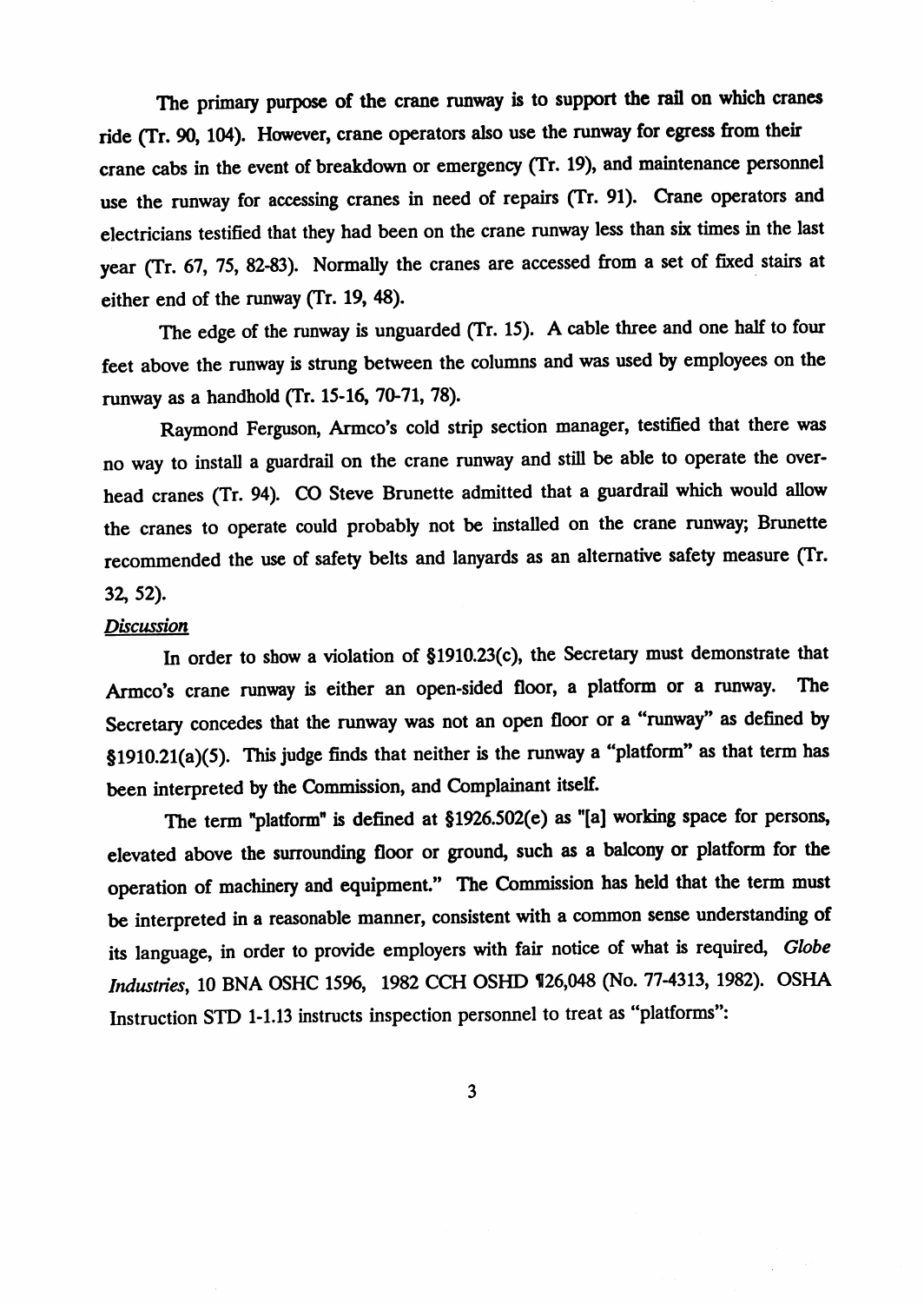any elevated surface designed or used primarily as a walking or working surface, and any other elevated surfaces upon which employees are required or allowed to walk or work while performing assigned tasks on a predictable and regular basis . . . .

Predictable and regular basis means employee functions such as, but not limited to, inspections, service, repair and maintenance which are performed:

- a. At least once every 2 weeks, or
- For a total of 4 man-hours or more during any sequential 4-week period ....  $\mathbf{b}$ .

The  $150'$  x 3' crane runway which is the subject of this item does not fall within the common sense meaning of the term "platform," nor does it meet the definition of "platform" provided by Complainant. The runway was not designed primarily as a walking or working surface, but to support the overhead crane rail. Moreover, Armco's use of the runway as a means of access is limited to situations where a crane has broken down, and so is neither regular nor predictable. There is no evidence in the record that work was performed from the runway for more than four man hours during any four week period.

Moreover, even were the standard applicable, Armco has made out the affirmative defense of infeasibility. Armco's contention that guardrails could not be installed without interfering with the operation of the overhead cranes was undisputed. At the hearing Complainant's CO agreed that guardrails probably could not be installed.

As alternative fall protection, Armco provided a cable for employees to use as a handhold while moving along the runway. Complainant argues that the handhold was not adequate, and maintains that Armco must use the alternative protection it recommends, i.e. safety belts and lanyards.

This judge disagrees. There is no requirement that an employer providing alternative safety measures second-guess the Secretary as to which measures are most appropriate. The handhold supplied by Armco provides meaningful fall protection, substantially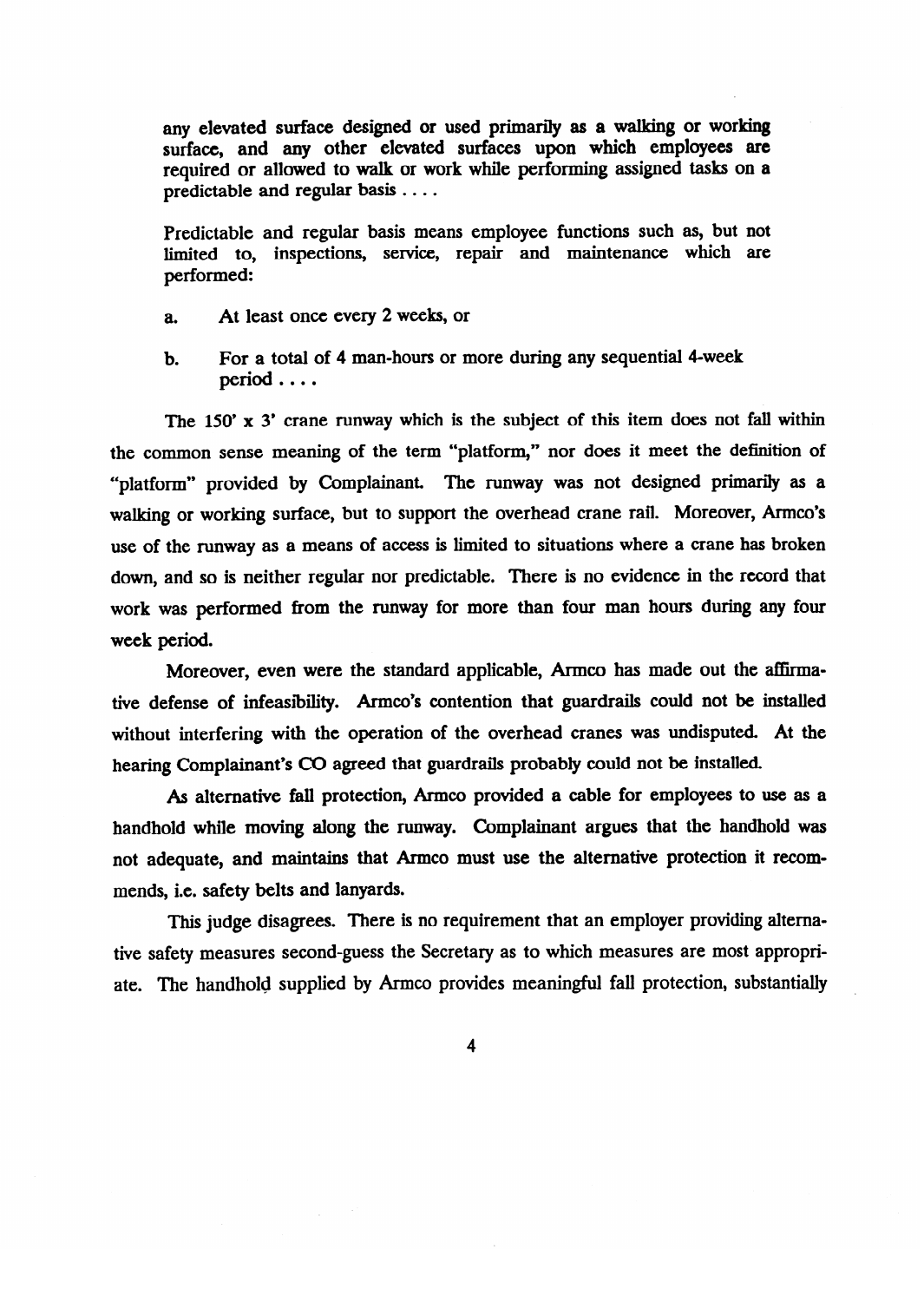similar to that of a safety belt; an employee walking along the runway has no other tasks to distract him and can maintain a hold on the cable at all times, except when passing a support cable; an employee wearing a lanyard would also have to unclip and clip the lanyard every time he passed a support (Tr. 34).

Complainant's alternative charge alleging a violation of 51910.132(a) must also fail. Section 1910.132(a) provides that:

Protective equipment, including personal protective equipment for eyes, face, head, and extremities, . . . shall be provided, used, and maintained in a sanitary and reliable condition whenever it is necessary by reasons of hazards of processes or environment  $\ldots$  encountered in a manner capable of causing injury or impairment in the function of any part of the body through  $\ldots$  physical contact.

Compliance with 51910.132(a), however, requires that personal protective equipment be provided only when the employer had actual knowledge of a hazard requiring the use of personal protective equipment, or a reasonable person familiar with the situation, including any facts unique to the particular industry, would recognize a hazard warranting the use of such equipment. Annour *Food Co.,* 14 BNA OSHC 1817, 1990 CCH OSHD 129,088 (No. 86-247, 1990). The Secretary introduced no evidence, other than the unsupported opinion of its CO, that a reasonable employer would have provided safety belts and lanyards to employees walking on the crane runway.

Complainant argues that Armco recognized the need for safety belts and lanyards, and points to its Safety Book (Exh. C-1) in which Armco requires employees who work above floor or ground level to tie off where guardrails do not provide full protection (Tr. 27, 97, 104). The fall hazard involved in working from raised surfaces, where employees have a task to attend to and cannot use their hands to grasp a safety line, is clearly different from that involved in this case, where employees can and do hold onto the cable provided while they are walking on the elevated runway. Armco's safety handbook is insufficient, therefore, to demonstrate knowledge of a need for additional safety equipment on the crane runway.

The Secretary has failed to carry her burden of proof, and the citation will be vacated.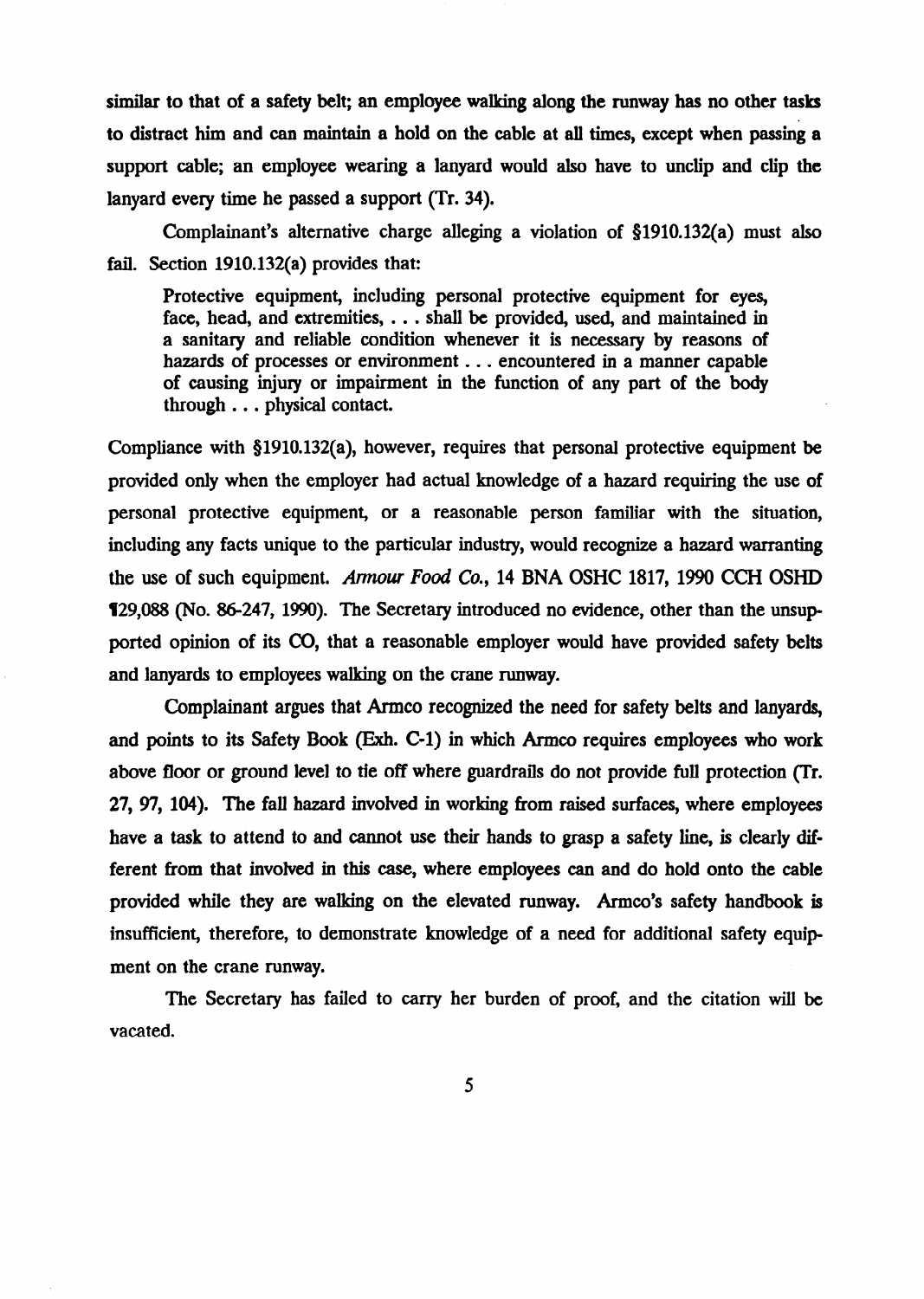## Alleged Violation of  $$1910.253(b)(2)(ii)$

# Serious citation 1, item 2 alleges:

 $29$  CFR 19.253(b)(2)(ii): Assigned storage places for cylinders was not located away from elevator, stairs, or gangways where cylinders could not be knocked over or damaged by passing or falling objects, or subject to tampering by unauthorized persons:

(a)<br>Location: Building  $#5263$  Coil Distributing Bldg. Location: Building #5263 Coil Distributing Bldg. Condition: There was an acetylene cylinder standing unsecured and unprotected from being knocked over.

The cited standard provides:

Inside of buildings, cylinders shall be stored in a well-protected, well-venti-<br>lated, dry location  $\dots$ . Cylinders should be stored in definitely assigned places away from elevators, stairs, or gangways. Assigned storage spaces shall be located where cylinders will not be knocked over or damaged by passing or falling objects, or subject to tampering by unauthorized persons  $\dots$ persons 0 0 0 0

CO Brunette testified that he observed an acetylene cylinder standing between two crane bays in the coil distributing building (Tr. 35-36). The cylinder was not attached to a regulator and had a protective cap over the top of the valve (Tr. 36). An employee working in the area told Brunette that the cylinder belonged to the rigger shop, but that the riggers had not been in the area since the week before (Tr. 38). Glenn Rusk, Armco's rigger shop section manager, testified that the cylinder had been delivered to the coil distribution building the morning of the inspection for a job, and had not been stored at that location (Tr. 107).

Rusk's first hand testimony is preferred to the CO's inference that the acetylene cylinder had been in the crane bay since the week before when the rigger shop had last worked in the area. Because Complainant failed to show that the cylinder was "in storage" the cited standard is not shown to be applicable, and citation 1, item 2 must be  $\alpha$  the cited standard is not shown to be applicable, and citation 1, item 2 must be applicable, and citation 1, it is not shown to be applicable, and citation 1, it is not shown to be applicable, and citation 1, it is n